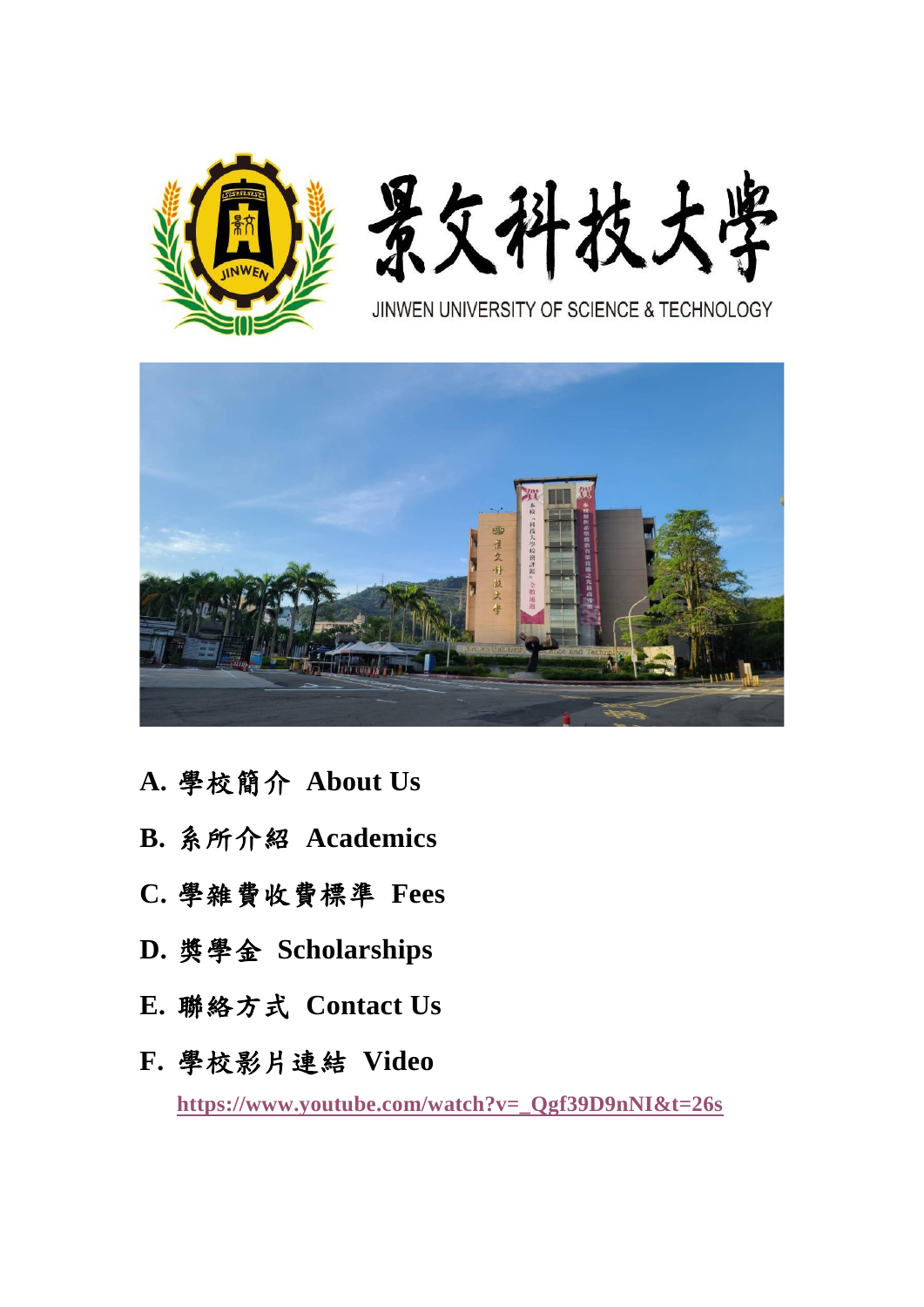#### 學校簡介 **About the University**

- **—**Excellent Campus Facilities and International Safety Certification: The JUST campus is equipped with excellent modern facilities and has been certified as a safe school by the International Safe Schools (ISS) of the World Health Organization (WHO), United Nations, in May 2010. JUST boasts of a spacious and scenic campus of 116,191 square meters, with 83,387 square meters of dormitory area..
- **—**Qualified Faculty and Outstanding Academics: We have a top-notch teaching faculty in order to provide the best teaching quality at JUST. The number of teachers who have attained the rank of assistant professor is over 75.26%. Meanwhile, 15 lecturers are in the process of pursuing their Ph.D. degrees. In particular, JUST emphasizes the continuous improvement of teaching quality, and has been deemed the school of Instruction Excellency Project, which is funded by the Ministry of Education (MOE).
- **—**Assured Employment and Actualized Business Cooperation: In order to ensure that graduation leads to employment for students, vocational technical education is imparted at JUST. JUST emphasizes interactive business internships, encourages cooperative teaching with industry experts, and actively promotes off-campus and overseas internship opportunities. In order to give students a competitive edge and to fulfill the goal of 100% employment for graduates, a career consulting center is being established and a series of consulting courses and activities for all students from freshmen to seniors is being planned.
- **—**Lowest Tuition Fees in the Country and Highest Student Care Quality: The tuition fees at JUST has been listed as the nation's lowest by the MOE. Under the supervision of the non-profit Board of Trustees, all school revenues are spent on teaching and research as well as scholarships, part-time job opportunities, and financial aids for students, all of which help students concentrate on their studies.
- **—**In the future, JUST aims not only to improve substantially, but will strive to become the best. We welcome those who are able to meet the challenge of becoming part of JUST.

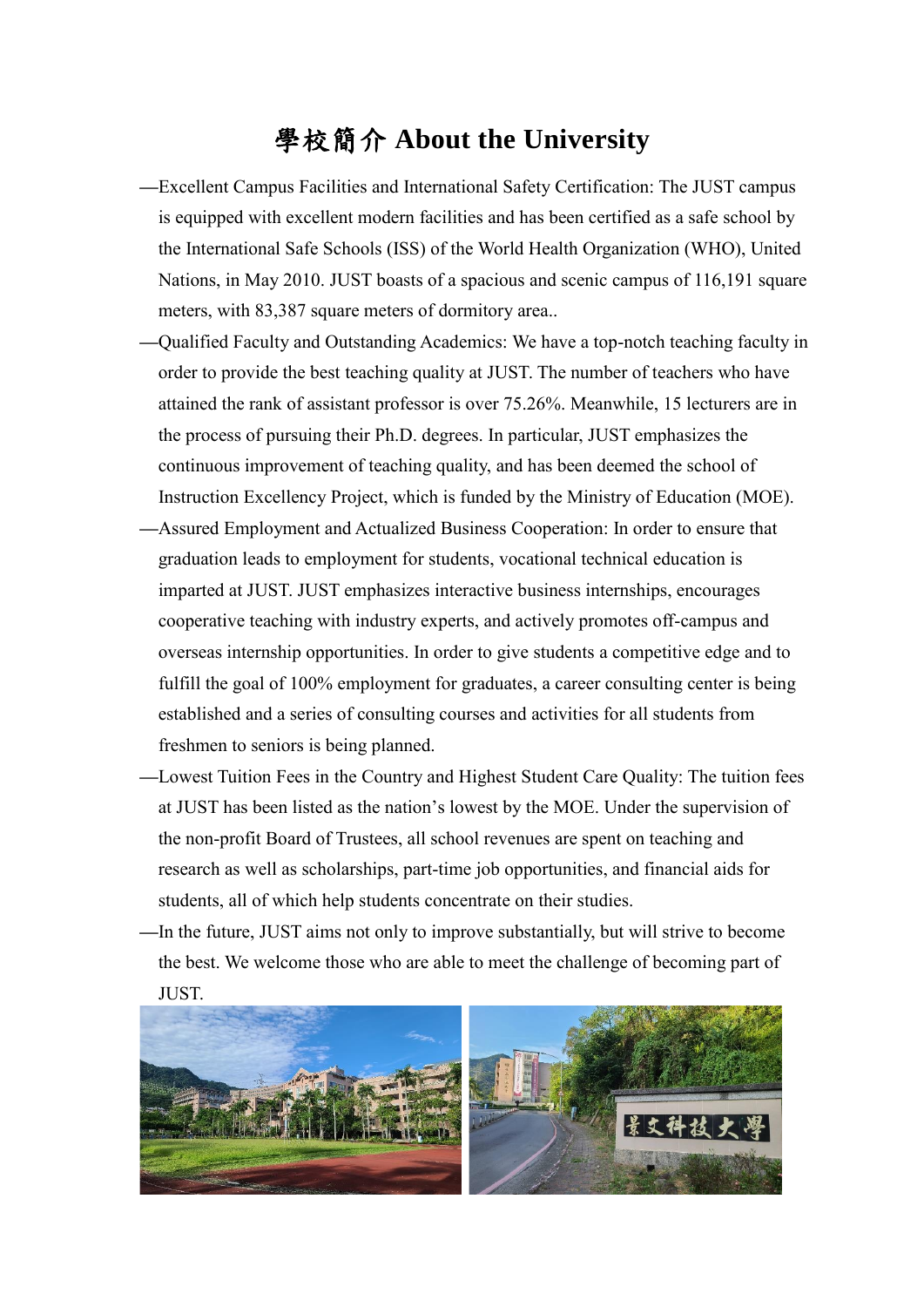# 景文科技大學交通位置圖

#### **Location Map of JinWen University of Science & Technology**



Jinwen University of Science & Technology

| Public transportation to JinWen University of Science & Technology |                                                                                                                                                                                                                                                                                                                                                       |
|--------------------------------------------------------------------|-------------------------------------------------------------------------------------------------------------------------------------------------------------------------------------------------------------------------------------------------------------------------------------------------------------------------------------------------------|
| Automobiles:                                                       | Get off the National Highway Number 3 $(3)$ at AnKeng interchange. Turn right toward<br>the direction of AnKang district. Then make a left turn at AnKang police substation to<br>AnZhong road. Jinwin University is about 3 minute's ride uphill on AnZhong road.                                                                                    |
| <b>MRT</b> system:                                                 | 1. XinDian line: Get off at MRT Da-ping-lin station. Then take bus Green 10 of XinDian<br>Bus Company at exit number 4. Jinwen University is the last stop, about 25 minutes<br>from the station.<br>2. ZhongHe line: XinDian Bus Company has a special bus bound for Jinwen University<br>from MRT Jin-an station (which is at no. 140, JinAn road). |
| <b>Buses:</b>                                                      | Take buses that are bound for AnKang district and get off at AnKang police substation.<br>Take the overpass and walk about five minutes to Jinwen University's shuttle bus stop<br>on AnZhong road. (The stop is across from AnKeng elementary school).<br>Jinwin University is about 3 minute's ride uphill.                                         |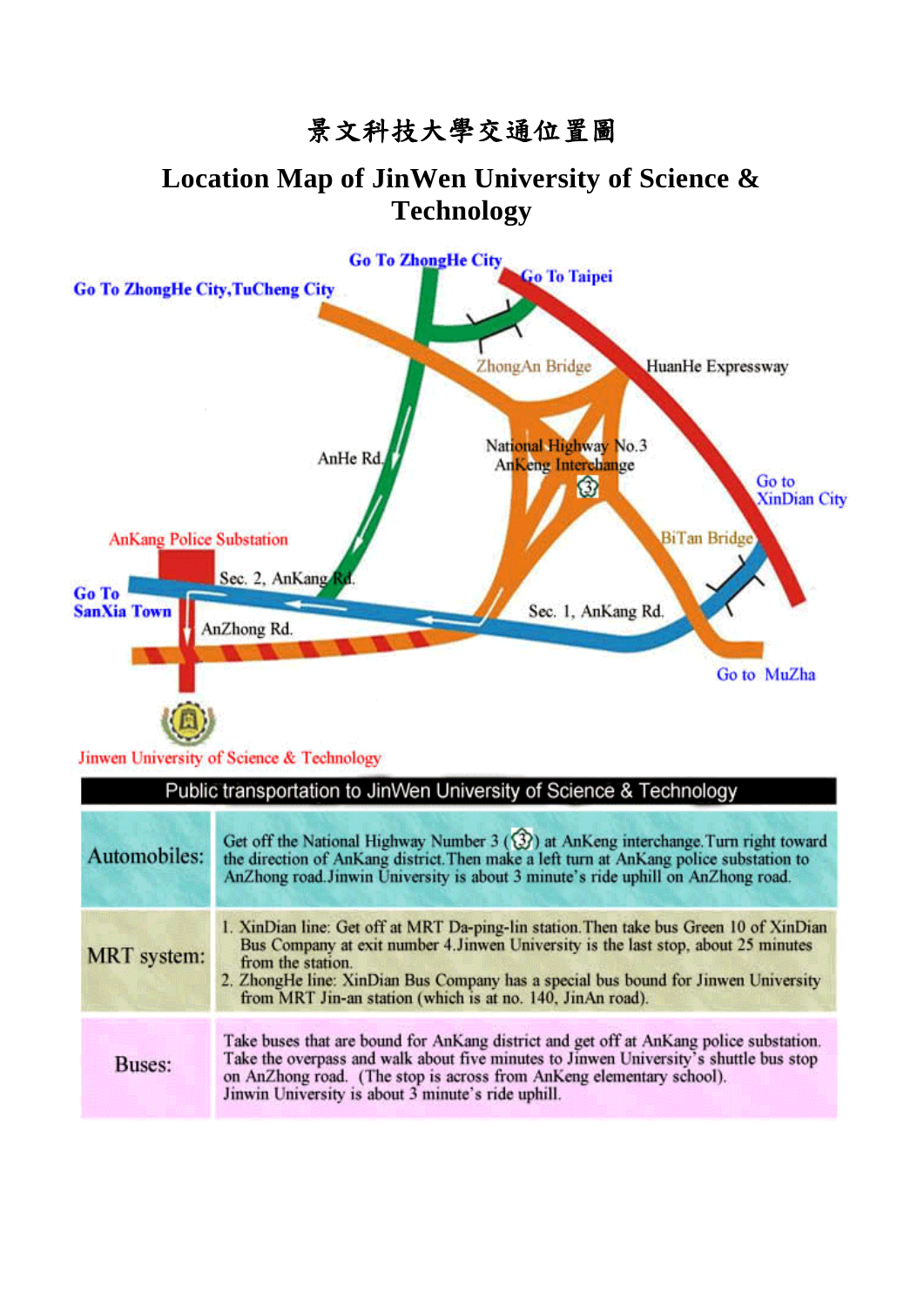# 系所介紹 **Academics**

Currently, there are 13 departments, 10 divisions, 1 Bachelor Degree and 3 graduate programs within 4 colleges at JUST:

1. College of Hospitality & Tourism [\(https://en.just.edu.tw/p/412-1018-](https://en.just.edu.tw/p/412-1018-1511.php?Lang=zh-tw)

[1511.php?Lang=zh-tw\)](https://en.just.edu.tw/p/412-1018-1511.php?Lang=zh-tw)

- ➢ Department of Food & Beverage Management(Culinary arts Division and Management Division and Baking Art Division)
- ➢ Department of Travel Management(Airline and Transport Service Management Division, Leisure and Recreation Management Division and Travel Industry Management Division)
- ➢ Department of Hotel Management, and Graduate Program of Hospitality and Tourism Management
- 2. College of Business Management ( [https://en.just.edu.tw/p/412-1018-](https://en.just.edu.tw/p/412-1018-1512.php?Lang=zh-tw)

[1512.php?Lang=zh-tw\)](https://en.just.edu.tw/p/412-1018-1512.php?Lang=zh-tw)

- ➢ Department of Marketing and Logistics Management
- ➢ Department of International Trade
- ➢ Department of Business Administration, Dept. of Mobile Commerce, ,Bachelor degree of e-sports industry management and Multimedia Applications
- ➢ Department of Financial and Tax Planning
- 3. College of Humanities and Design ( [https://en.just.edu.tw/p/412-1018-](https://en.just.edu.tw/p/412-1018-1513.php?Lang=zh-tw)

[1513.php?Lang=zh-tw\)](https://en.just.edu.tw/p/412-1018-1513.php?Lang=zh-tw)

- ➢ Department of Applied Foreign Language(English Division and Japanese Division),
- ➢ Department of Visual Communication Design(Design Visual group and Design Fashion craft group)
- 4. College of Electrical Engineering & Computer Science (https://en.just.edu.tw/p/412-[1018-1514.php?Lang=zh-tw\)](https://en.just.edu.tw/p/412-1018-1514.php?Lang=zh-tw)
	- ➢ Department of Computer and Communication
	- ➢ Department of Computer Science & Information Graduate Institute of Computer & Telecommunications